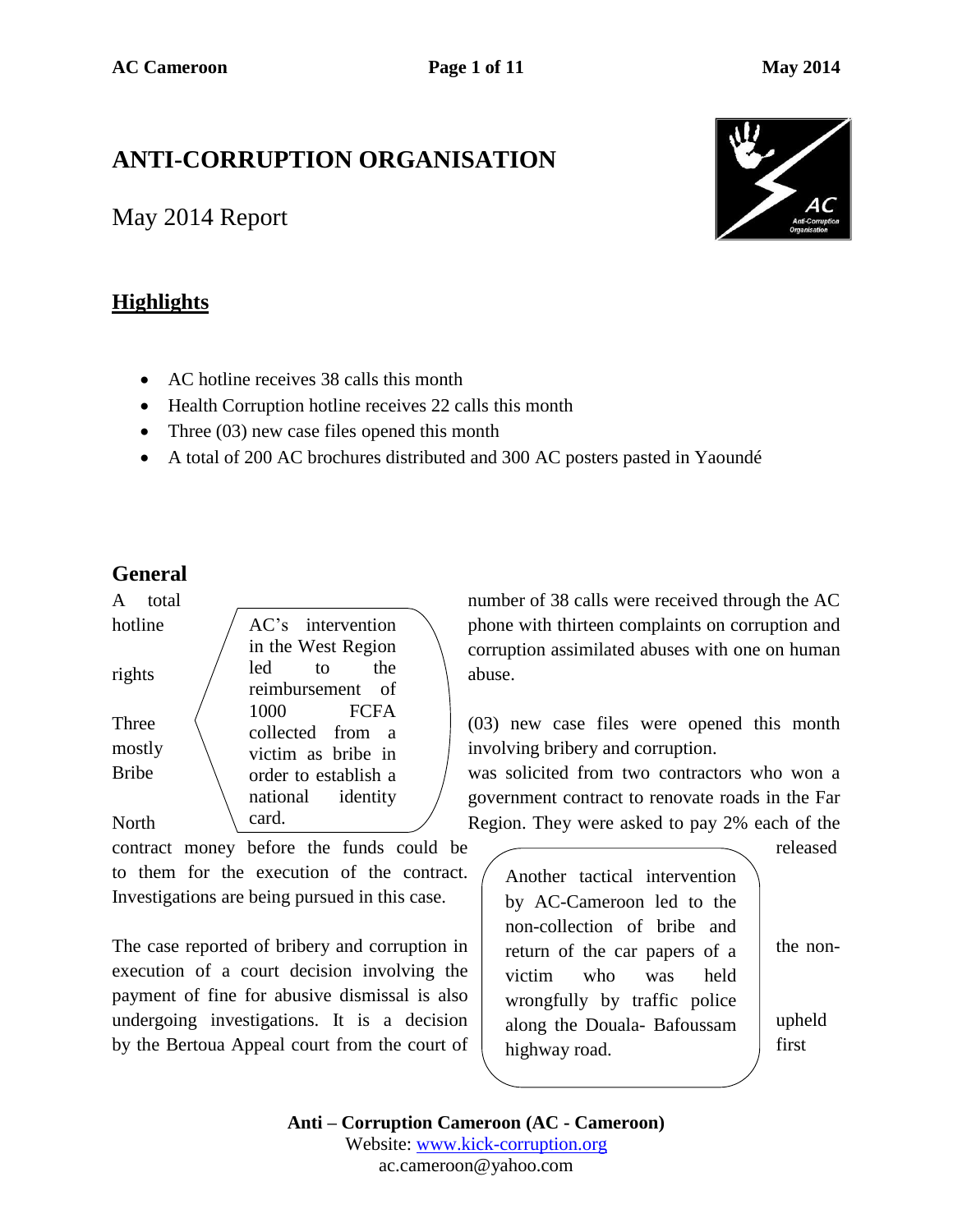instance which has not been fully executed since two years.

Also, the case of a secondary school proprietor and vice principal who collected money from students for the registration of the 2014 session of the General Certificate of Education Ordinary Levels examination but could not produce proof of registration is being investigated. This means one year of studies missed by the five students who are not currently writing this session of the examination. AC has written a letter to the Minster of Secondary Education decrying this act.

The health corruption hotline received 22 calls with 2 complaints relating to HIV/AIDS and one

langa were some of the new areas reached out to this

month.

cases led to its  $\left($  AC was able to resolve the case of a  $\right)$  resolution. victim who was illegally asked to pay 30,000 FCFA for HIV/AIDS pretherapeutic tests instead of the normal amount ranging from 18,000 – 20,000 FCFA usually demanded at poster pasting has been the major activities carried out to this the Bertoua Regional Hospital. AC effect. Posters were pasted and brochures  $\parallel$  contacted the director of the hospital  $\parallel$  distributed in corruption hotspots in the town of  $\parallel$  who helped stopped this malpractice.  $\parallel$  Yaounde and further the With regards to the  $\sim$  50,000 FCFA to  $\sim$  COLLECTION  $\sim$  collection of complaints against corruption, meant repoint from 19,000 brochure distribution and

on malaria AC's involvement in one of the

outskirts. Nkoa-bang,  $\setminus$  Nkolafamba and Nko-

One jurist was interviewed for test but was not retained because questions on his availability and commitment were not clear.

Case follow-up this month continues with the old case of motor bike riders against the head of the Nkolbisson municipal storeroom still at the level of hearings in the high court. AC volunteers met with the motor bike riders in order to collect the witness forms filled by other witnesses.

Also, the case file opened last month on abusive dismissal, bribe, fraud and human rights abuses between FIPCAM (FABRIQUE CAMEROUNAISE DE PARQUET) employers and employees of the company is undergoing legal analysis and investigations.

AC legal coordinator had a meeting with the MPECK, BELL and TSAMA law firm based in Mvog-mbi Yaoundé to initiate collaboration between the two structures. This collaboration once established will enable AC to benefit from the legal services of the law firm in the form of victim legal representation.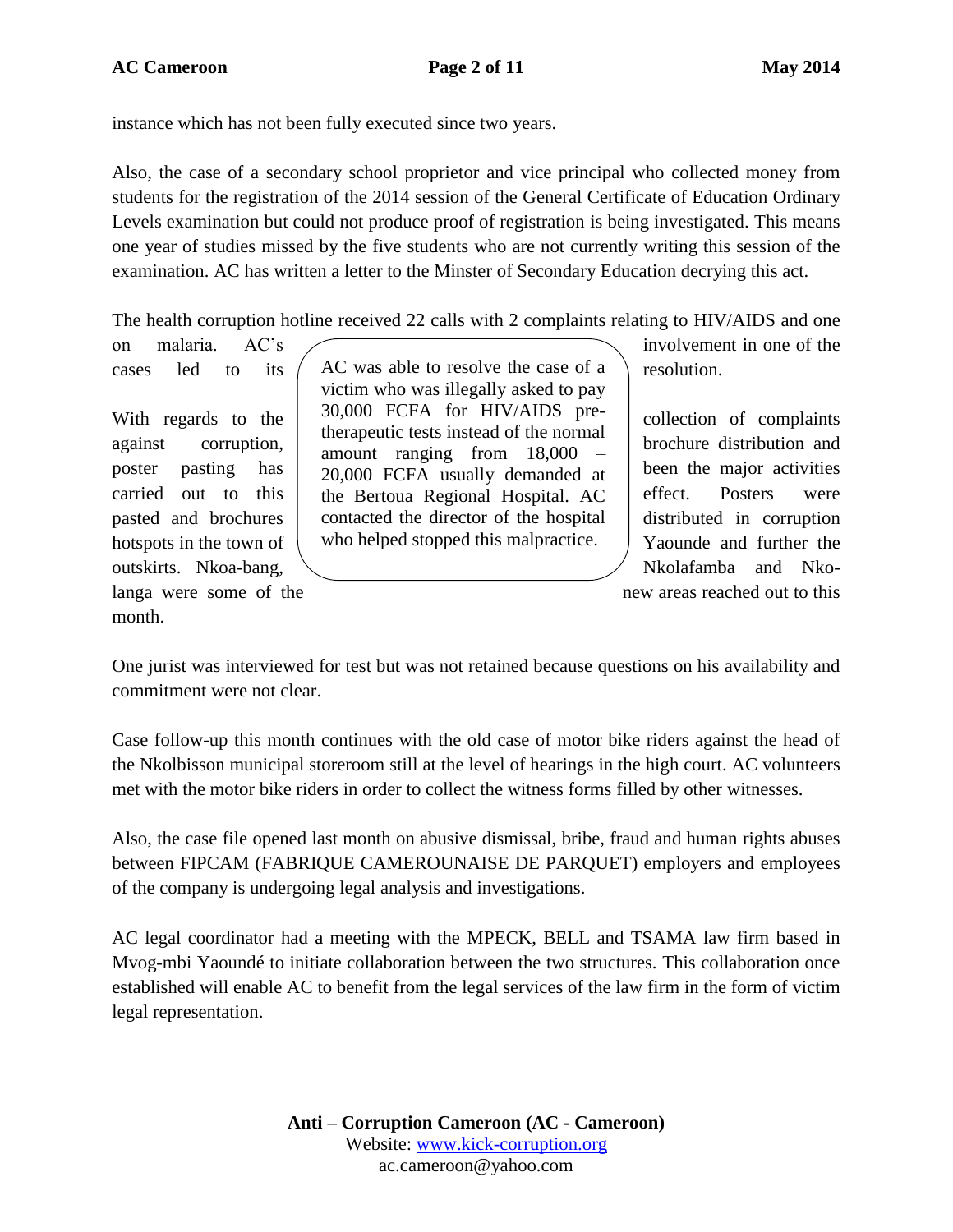Activities relating to the health corruption project this month included a lot of planning and strategizing to enable an impressive kick-off of field work in the various regions. A work plan and implementation time table was produced for this reason as well as a result plan.

Meetings were held with most of the volunteers who were in Yaoundé to write the Higher Institute for Administration and Magistracy (ENAM) examinations (most volunteers with the health corruption project are students) in order to brief them on the work expected from them.

## **Health Corruption Hotline**

The health corruption hotline phone received 22 calls this month; 15 were responsive and 7 non responsive with two complaints regarding HIV/AIDS and one on Malaria as represented below.



68% of calls that came in through the Health Corruption hotline were responsive while 32% of callers' numbers was either unavailable or did not respond to calls.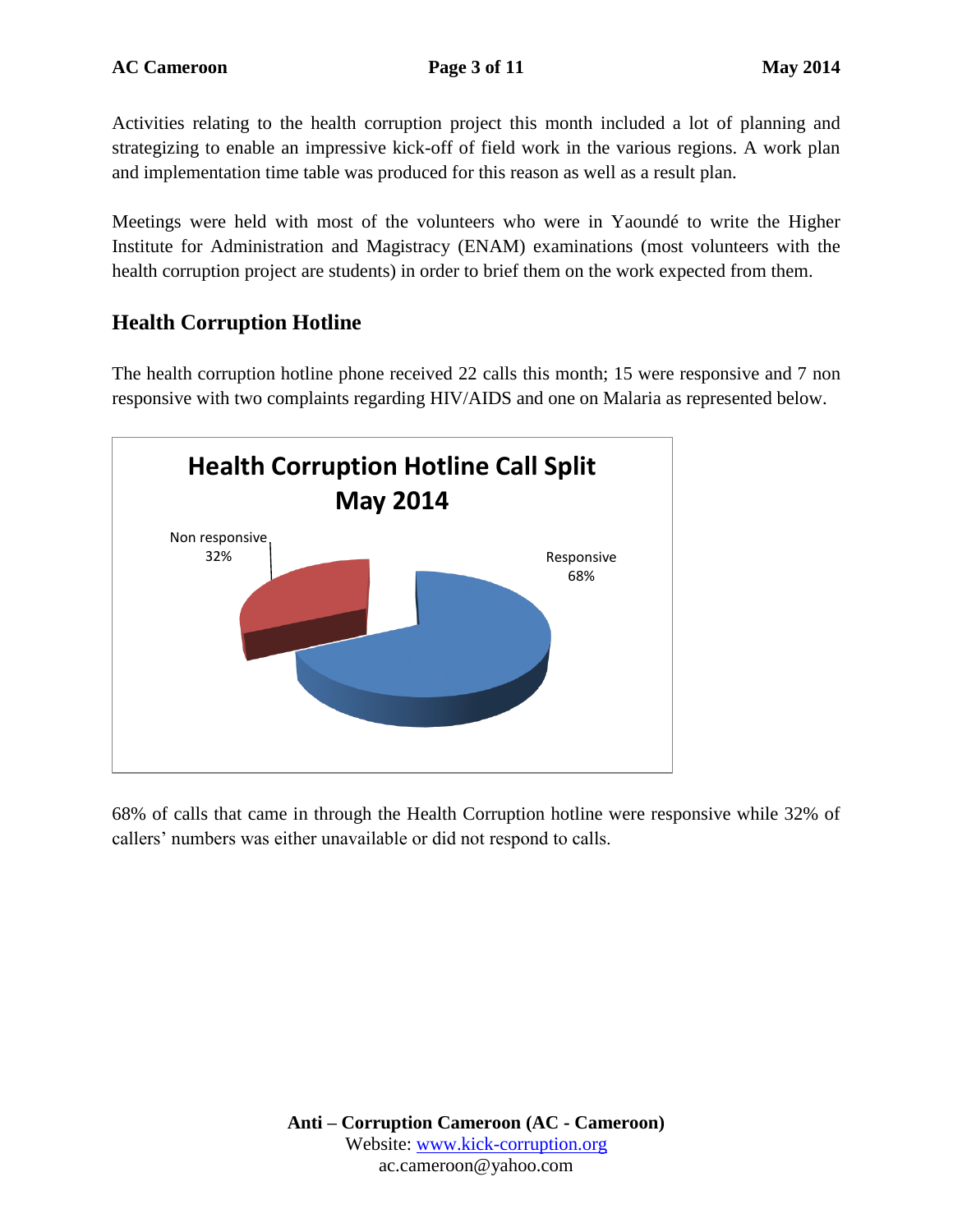

33% of complaints are related to HIV/AIDS treatment, 17% on malaria while other health non related complaints are at 50%.



The Adamawa, Center and North West regions are at 20%, 13% of callers called from the Littoral and East regions while 13% of callers came from the South West and West regions.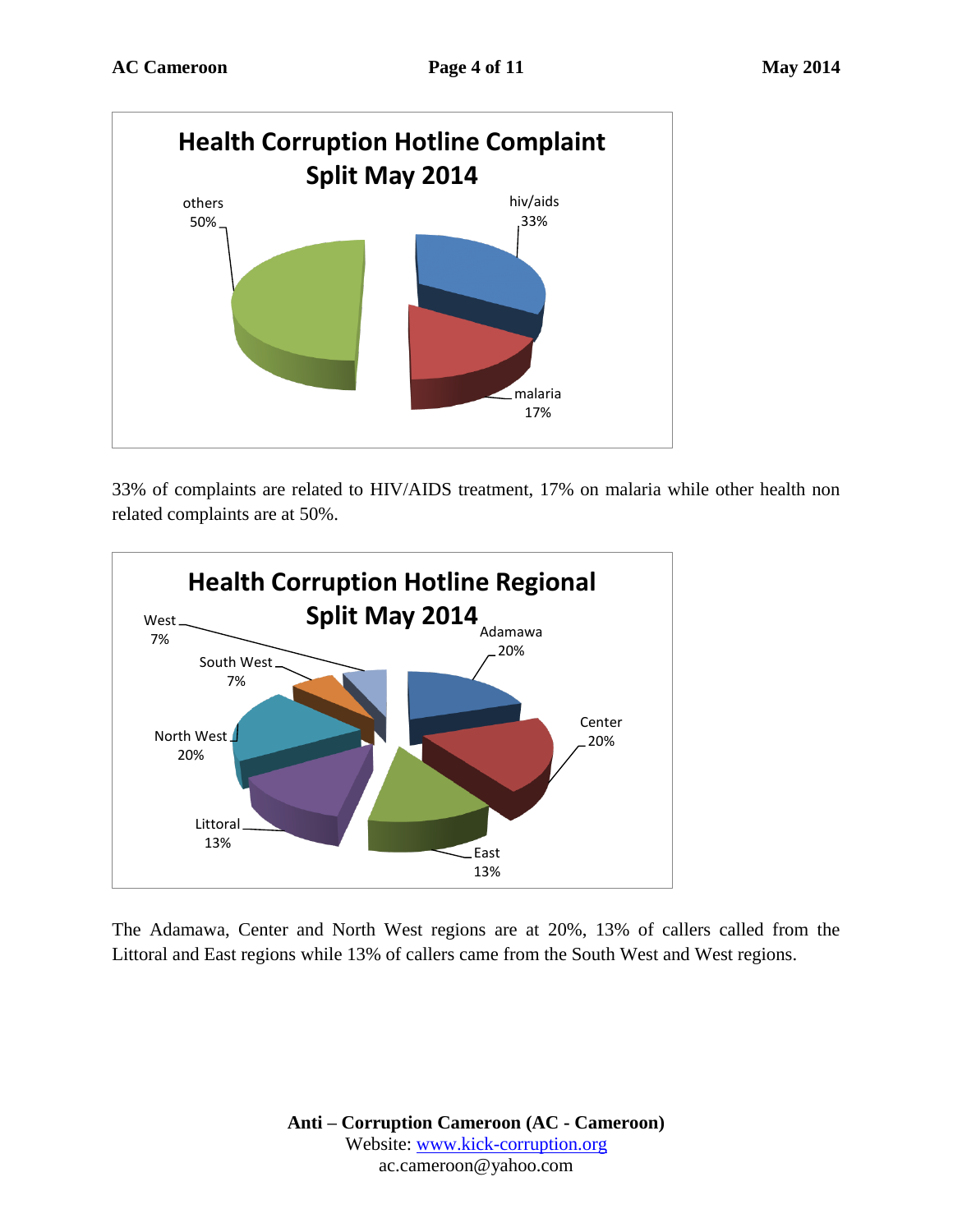

Adults make up 53% of health corruption calls, 40% are youths while the elderly make up just 7% of calls received.

### **AC Hotline Phone**

A total of 38 calls with 13 complaints against corruption were received through the AC hotline phone this month. These calls have been analyzed and represented below on charts as per category, per type of complaint, per region, gender and age range.

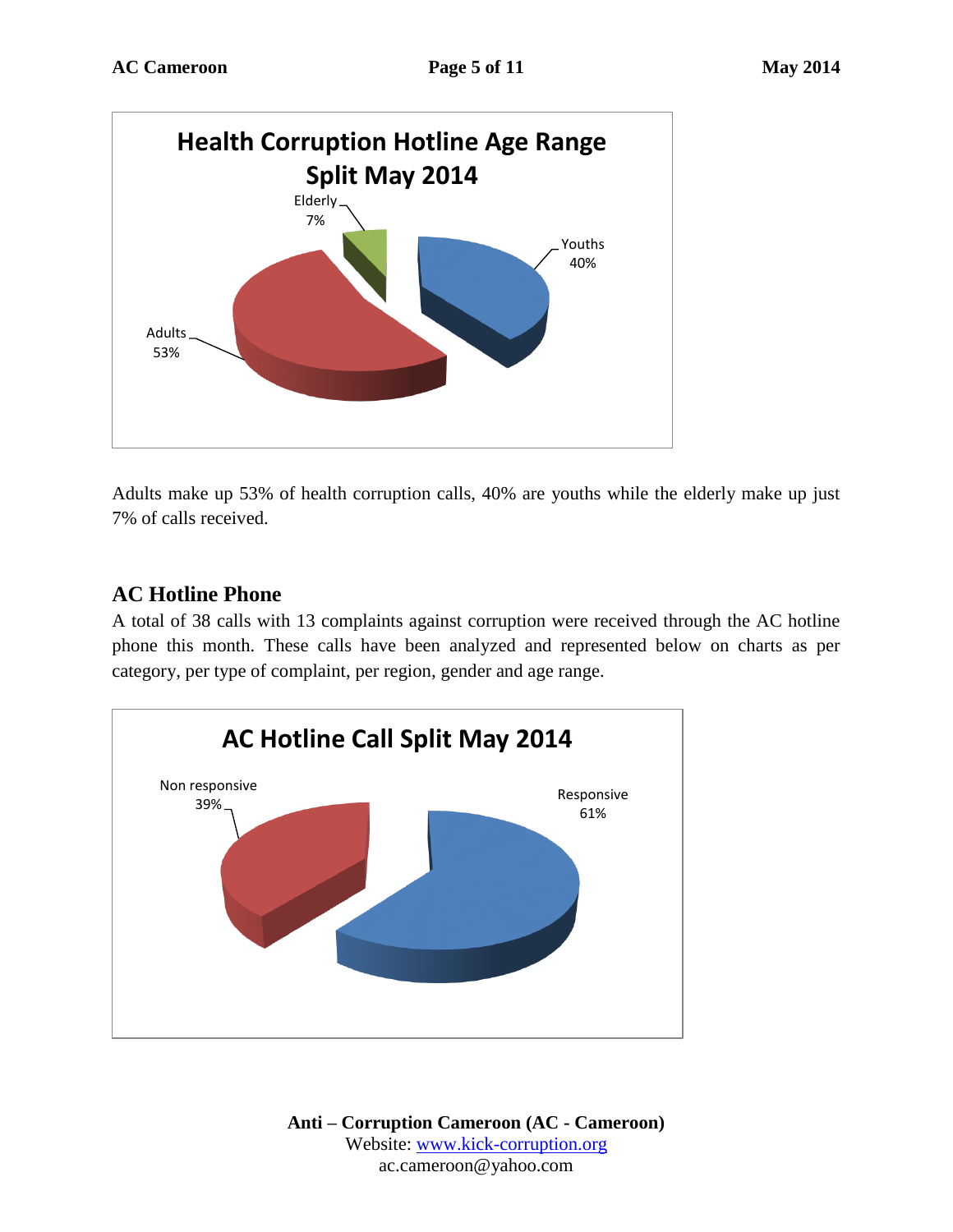61% of calls were responsive this month of May 2014, and 39% of calls were either unavailable or did not respond to calls.



50% of complaints this month were corruption complaints while 27% were non-corruption complaints. 23% of callers claimed to be verifying the number or have dialed a wrong number which most often prove that they are afraid to get implicated denouncing a corruption complaint.

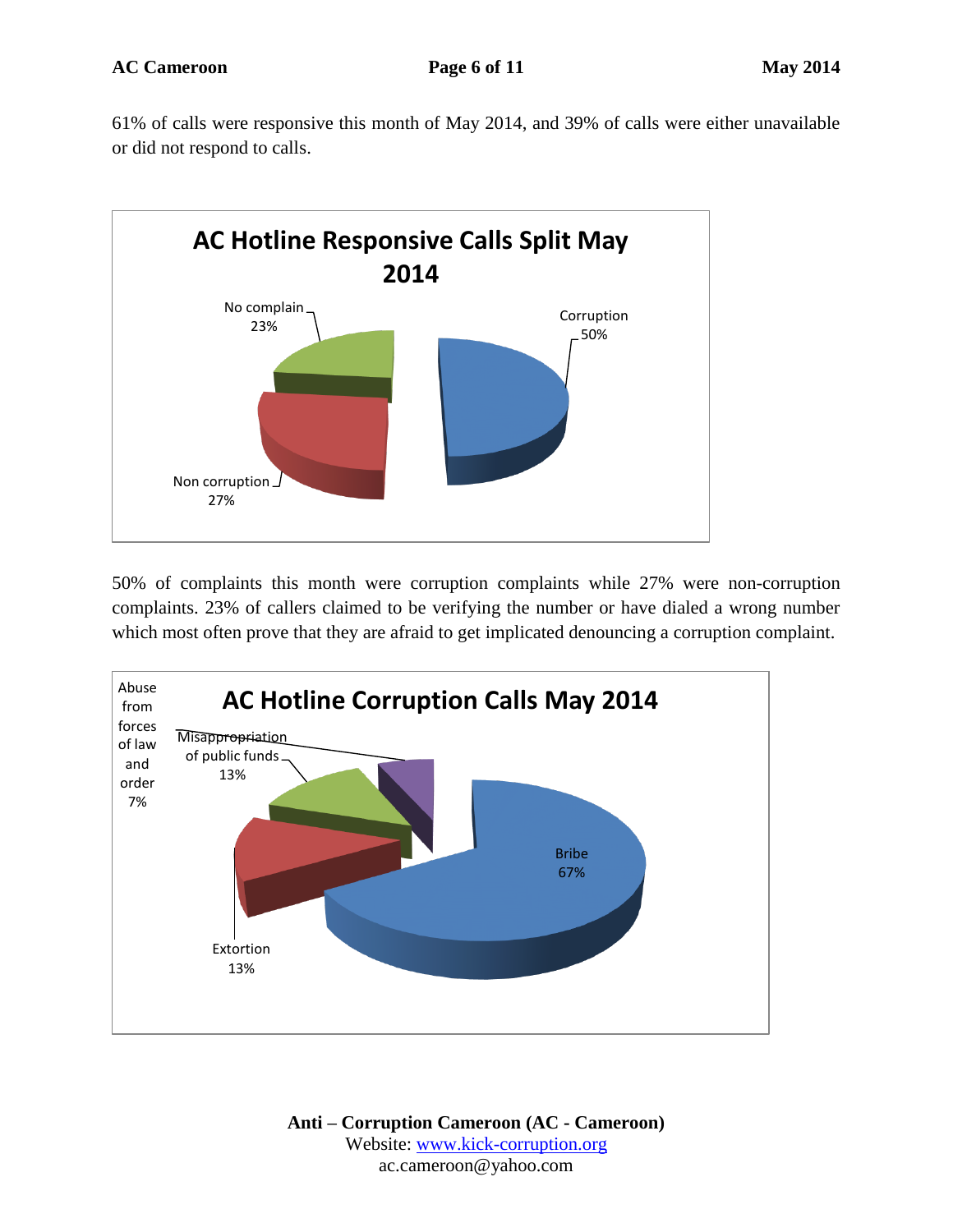Bribery tops the list as usual with 67%, while Misappropriation of public funds and extortion follows with 13% each. Complaints relating to abuses from forces of law and order which always comes second to bribery has dropped to 7% this month.



43% of non-corruption calls this month were mostly callers who wanted to test the functionality of the AC hotline number and 57% claimed to have dialed the wrong number. Most of such callers it has been noticed are those who have problems but are afraid to denounce the matter. Follow-up shows that most of them call back later with different numbers or their numbers to report a matter and act like they are calling for the first time.

#### **Gender**

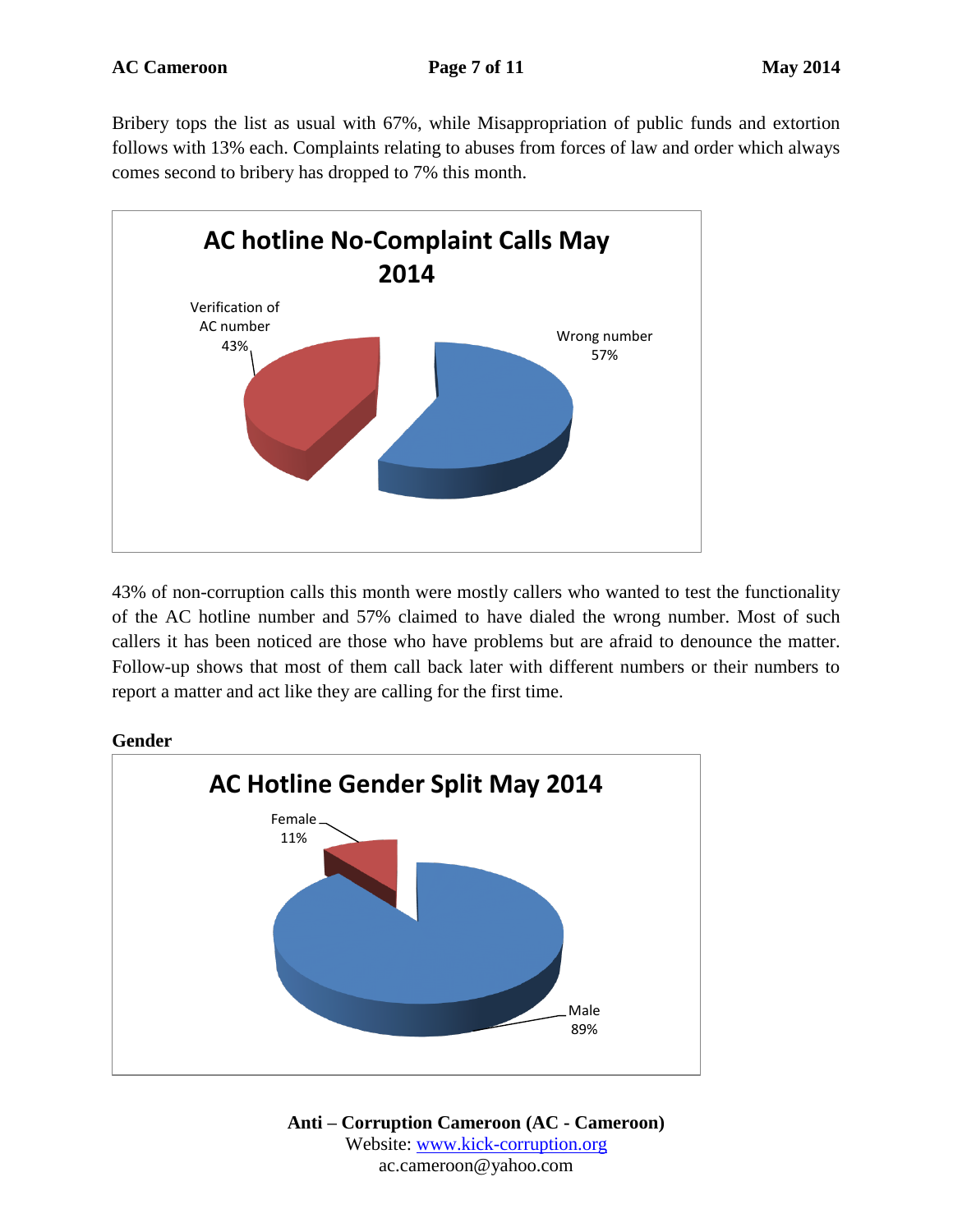Just 11% of women participated in calls this month even with all the efforts made by AC to improve female participation. Brochures were distributed to more women this month than men yet 71% of the male folk participated in calling with denunciations.

#### **Age range of callers**



This month of May did not register any call from the aged group (55 and above) while the adult age range (31-55) continue to top the list with 83% and youths (30 and below) follow with 29%

#### **Regional Distribution of Calls**

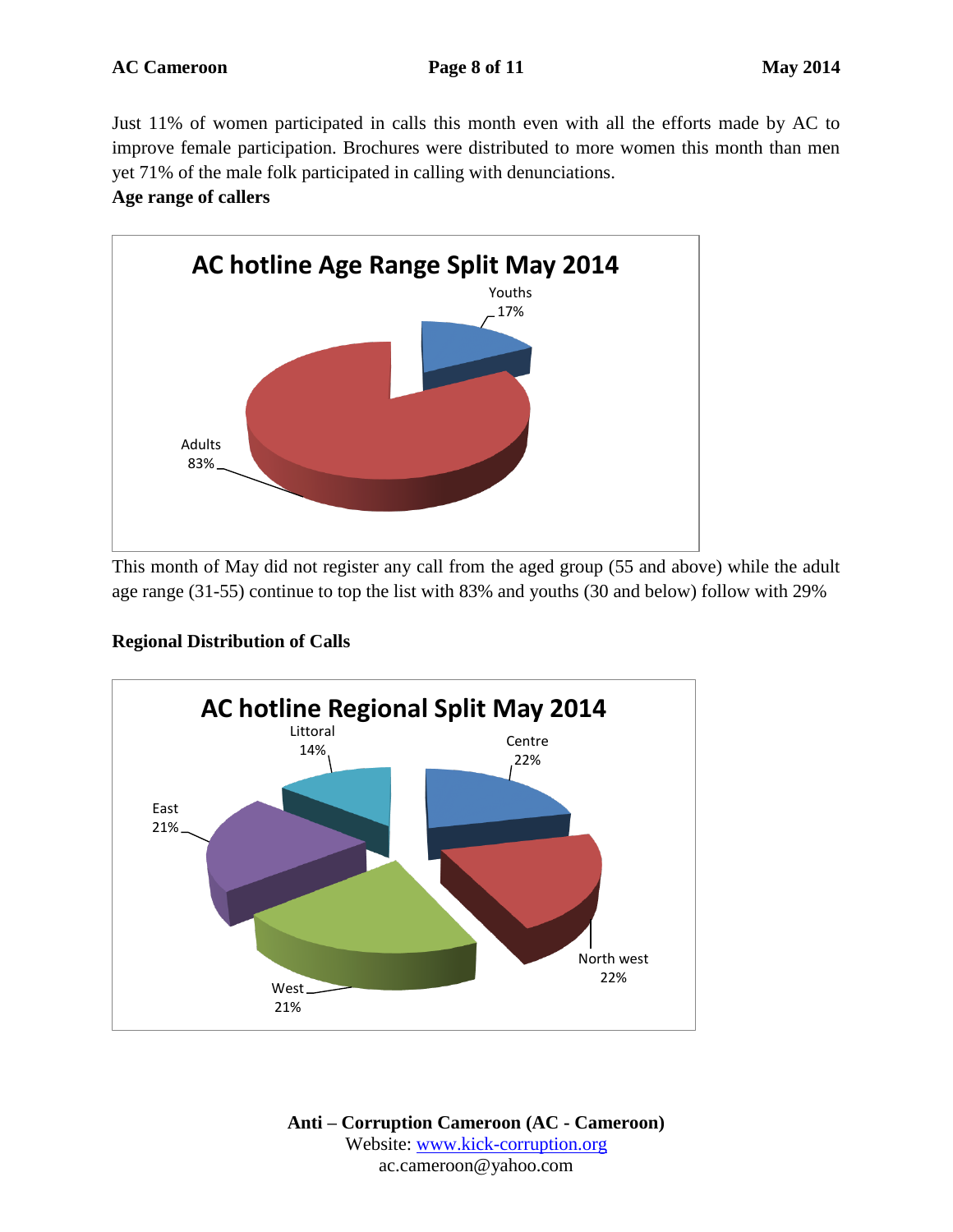The centre and North West regions maintain their place as the most active regions with 22% each. The normally dormant West region follows with 21% (a real improvement) as the East region has 21%. The usually highly participative littoral region comes in with 14% this month.

Many regions were inactive this May 2014. The South West, South, Adamawa, North and Far North regions which are normally active remained dormant this month. Reasons as to why are explained by the fact that AC field work is concentrated around the regions closer to the center region.

#### **Investigations**

Investigations were carried out at SNI following a complaint received through the AC hotline phone on bribery. Two contractors working with the government were asked to pay 2% of the contract money as kickback before the funds to execute the contract could be released to them. AC's investigations under covered the fact that there is a deeper network of corruption existing when it comes to public contracts as contractors who win contracts are always asked to pay a percentage of the money won. The ministry of finance, public contracts and its regional departments are the most involved. Investigations are still ongoing in this case.

The case of five students against the school authorities of the Royal College of Technology (ROCOTECH) is currently under serious investigations. A student of ROCOTECH situated at the Obili junction in Yaoundé called to complain that they (five students) paid money for the registration of their General certificate of Education, Ordinary levels examination but have just discovered that they were not registered to sit for the examinations. AC's investigations showed that these students are suffering from an ensuing conflict between the founder of the school and the vice principal as the founder accuses the vice principal for running away with school fees while the vice principal in turn accuses the founder of owing him lots of money. AC also discovered that the founder of the school has been implicated in students' non registration for the General Certificate of Education O' levels in the past in another school he founded in Buea. Moreover, the school is not a registered institution with the Ministry of Secondary Education which is why AC wrote a letter to the Minister for a close monitoring of the school.

A case reported of the non-execution of decisions rendered by the Bertoua Appeal Court is being investigated though not a prima facie AC kind of case. A former employee of Spider Distribution SARL who was wrongfully dismissed on grounds of embezzling company funds for personal use was found not guilty by the court of first instance and a fine imposed to be paid to him. The company appealed the decision and at the Appeal court, the verdict was upheld but with the amount of fine reduced this time. The employee contacted AC claiming the decision has not been executed for years now because of corruption which AC intends to find out. Investigations are ongoing.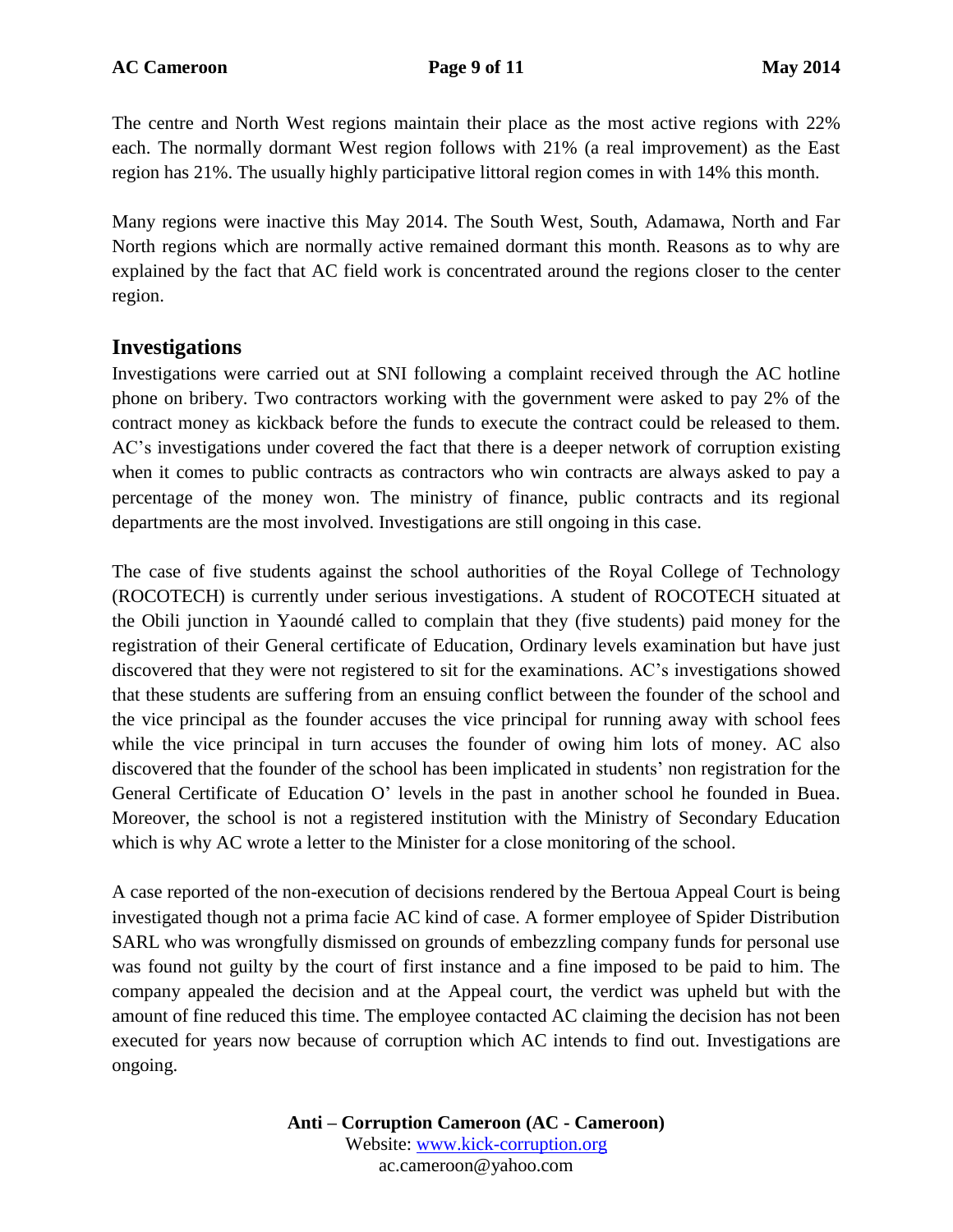Investigations concerning the seizure of the car papers of a man along the Douala Bafoussam highway road on the grounds that it is expired proved otherwise. The car papers of the driver in question was stained with water though readable, the traffic policemen decided to say it was expired so they could extort money from the driver. AC called the police officer in question in a bit to reason out with him and he handed the car papers back to the complainant without receiving bribe.

Investigations also led to the reimbursement of a victim's money which was collected illegally for the renewal of a national identity card. He called from Bafoussam at a police station because he was asked to pay 3800 instead of 2800 (1800 FCFA for passport size photo and 1000 FCFA for the stamp) in order to renew his national identity card. AC contacted the commissioner in charge and she actually confirmed that he is supposed to pay 2800 FRS instead of 3800 FCFA. Since the money had been collected, he was reimbursed 1000 FCFA.

### **Legal follow-up**

AC is closely monitoring the court hearing of the case opposing the motor bike riders to the head of the Nkolbisson municipal storeroom. It is a criminal case of 3 counts involving non-assistance to person in danger, lack of prove of identification and assault. The case was adjourned on the last court hearing of April  $4<sup>th</sup>$  2014 because of the absence of the plaintiff. AC met with the accused (motor bikers) to collect the witness forms filled by the other witnesses.

AC is also currently analyzing the FIPCAM case. It is a case of abusive dismissal, fraud, bribe and human rights abuse against FIPCAM deposited last month by former FIPCAM employees.

### **Management**

One jurist was interviewed but not retained because of questions regarding his availability.

## **External relations**

AC was approached by the representative of a law firm, the MPECK, BELL and TSAMA law firm based in Mvog-mbi Yaoundé in a bid to work out collaboration terms for the two structures. This law firm represented an AC victim in 2012 in a bribe case involving hawkers selling medicines in front the central hospital Yaounde. The victim called AC from the cell where he was locked up because bribe was solicited in order to set bail terms for his release. The victim was timely released when AC intervened with the lawyer from the law firm.